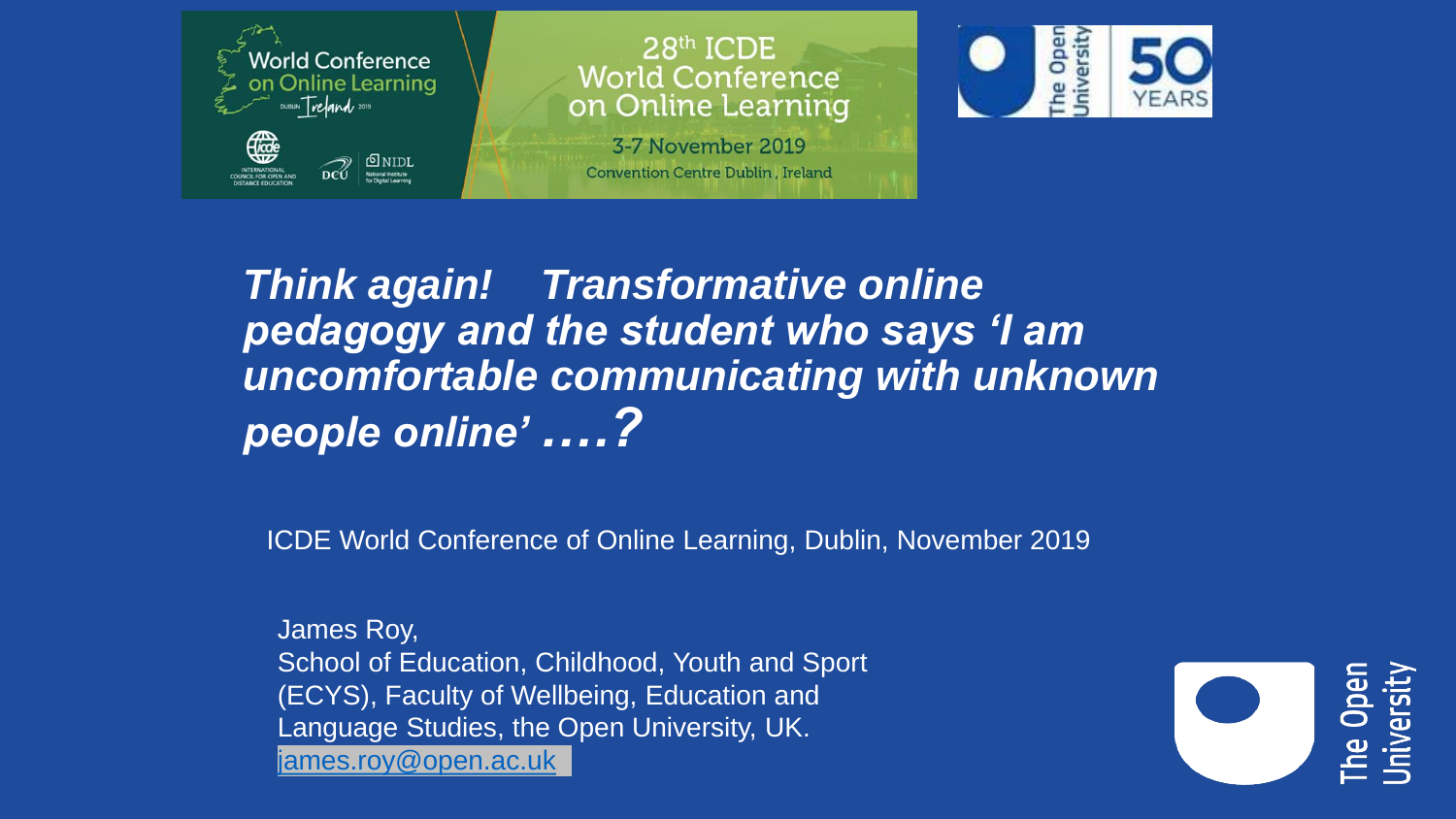

**Introduction – since submission, we have a publication…**

Lynda Griffin & James Roy (2019) A **great resource** that should be utilised more, but **also a place of anxiety**: student perspectives on using an online discussion forum, *Open Learning: The Journal of Open, Distance and e-Learning*, DOI: [10.1080/02680513.2019.1644159](https://doi.org/10.1080/02680513.2019.1644159) Available at: [https://www.tandfonline.com/doi/full/10.1080/02680513.2019.164](https://www.tandfonline.com/doi/full/10.1080/02680513.2019.1644159) 4159

Look out for a forthcoming OpenLearn course: 'Building confidence to learn through online forums' Email: [james.roy@open.ac.uk](mailto:james.roy@open.ac.uk)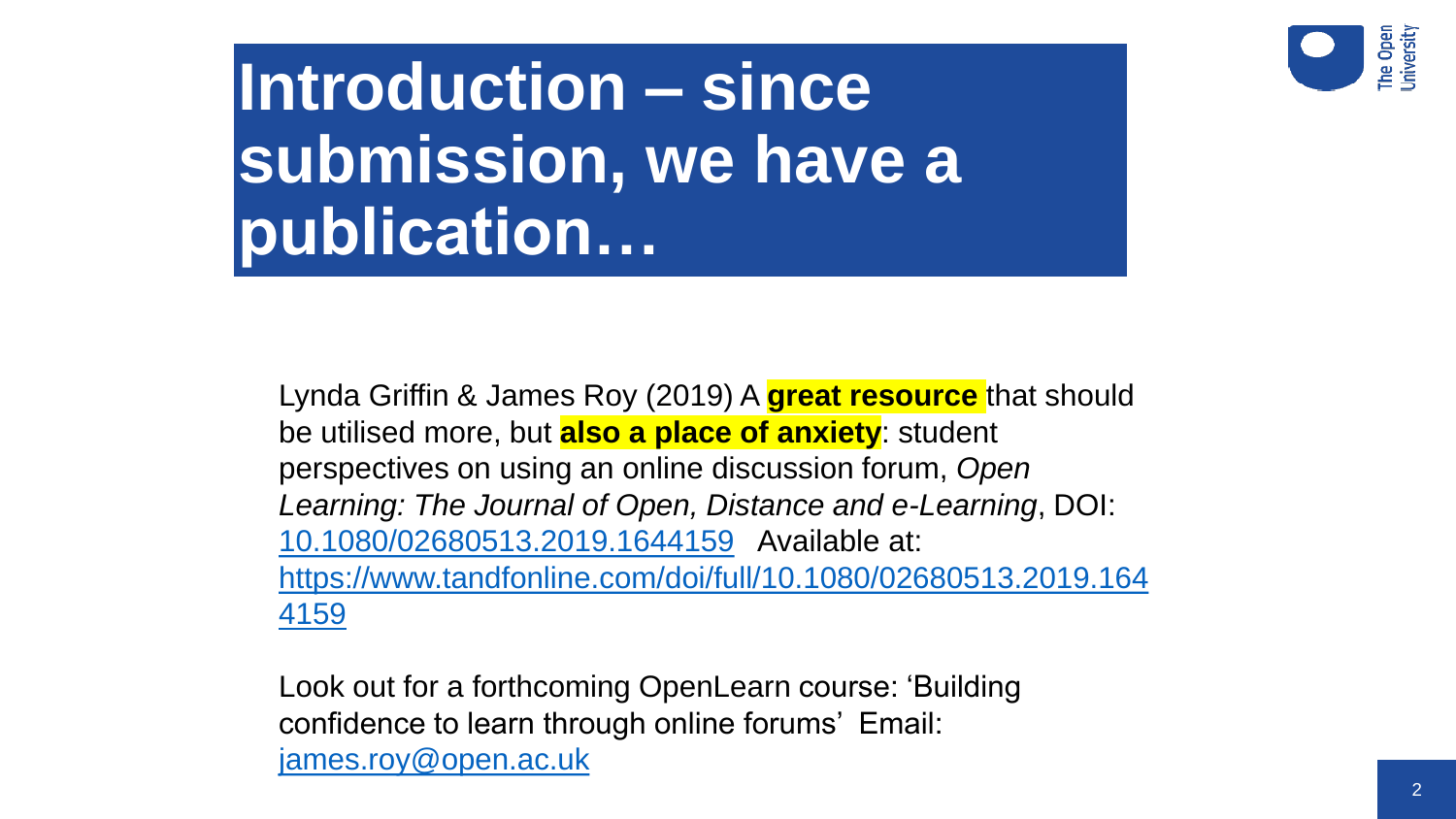

**Think … again!**

# **THINK AGAIN!**

## **Re-think:**:

- **How we work with students who need to use online forums**
- **Our naïve assumptions**
- **'just do it! 'cos it's good for you'**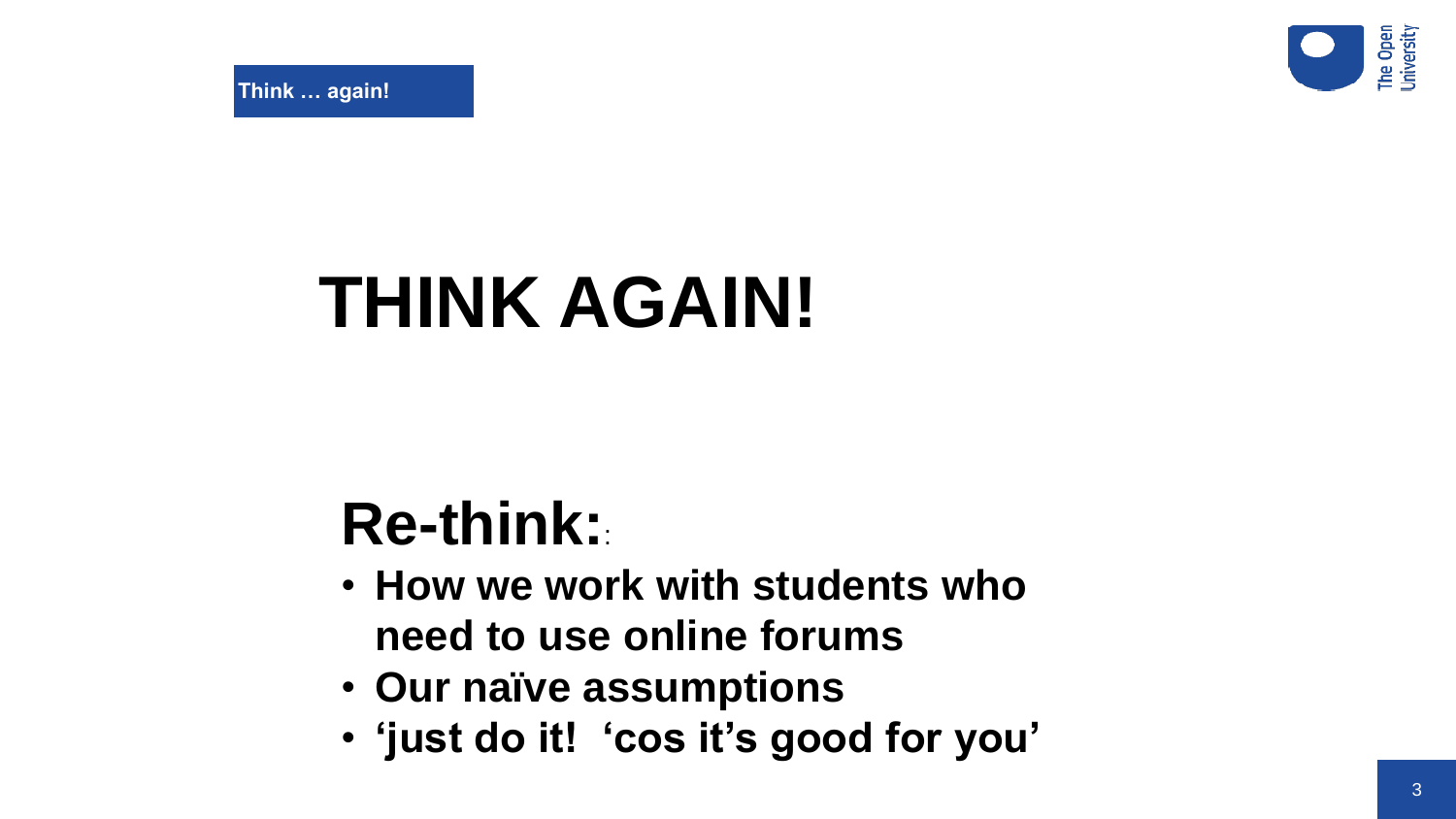**A KEY Conclusion about HOW to 'do' asynchronous tuition online** 



## **Context: the Open University – set up in 1969 to take just about anyone -> challenges**

Being **OPEN** … being **INCLUSIVE**

- *hear* online distance learners' views
- shake up **naive assumptions** re online pedagogy.
- *acknowledge* students may feel *nervous*, *anxious*, or *afraid* of posting online to strangers
- *reassure*, not patronise
- **Realistic** encouragement
- *understanding of the challenges for students*
- *Some* will *prefer* to *read-only*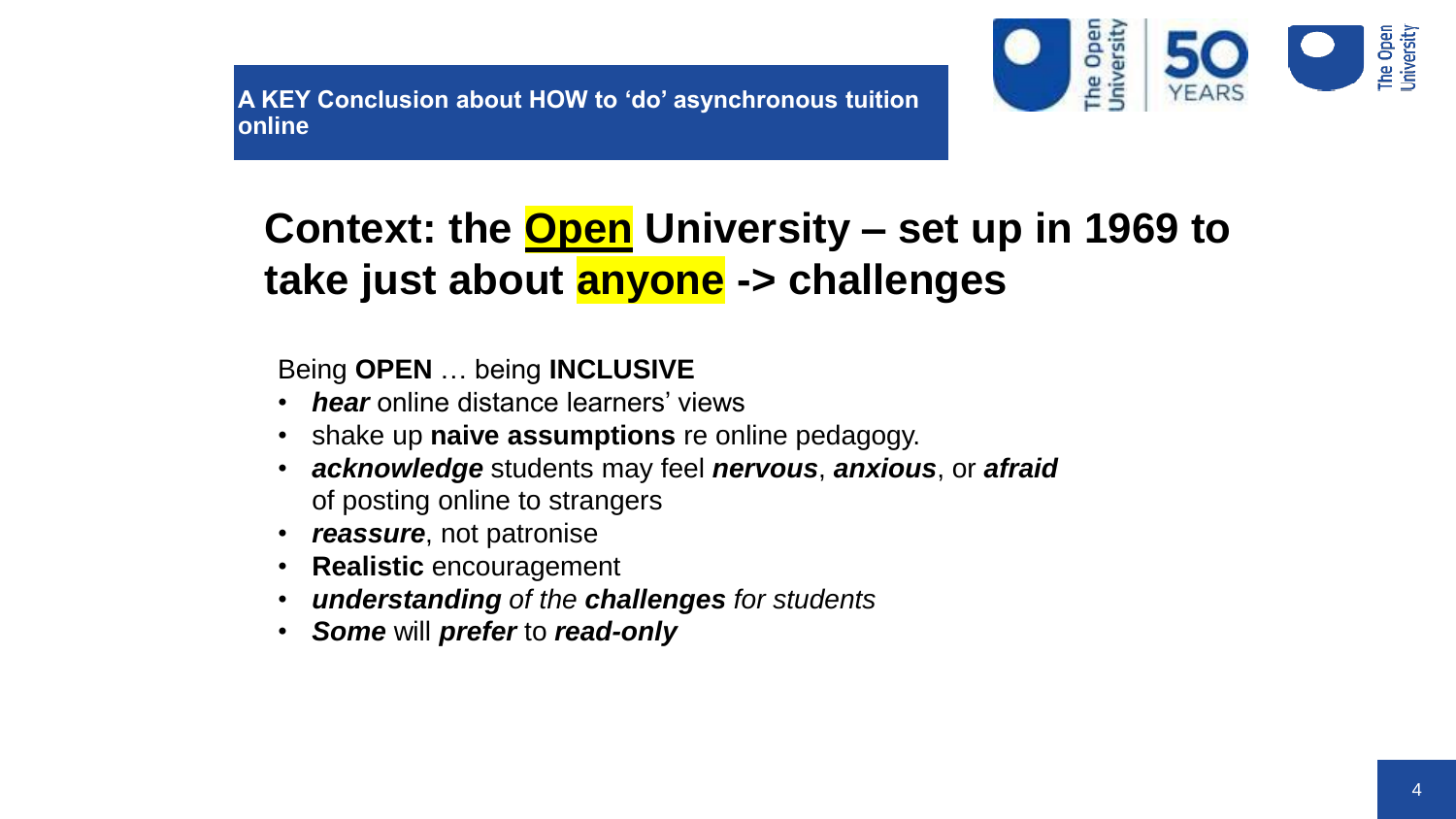

## **A scholarship project undertaken in 2015-16**

## *What we did …*

- 2 short survey questions -> 5748 *students* at Level 1, 2, 3 and postgraduate. (1<sup>st</sup> years to postgraduate).
- **What did you like about using your Tutor Group Forum on ...?'** and 2)
- **What did you not like about using your Tutor Group Forum on …?**
- *7.5% response rate* with *429* student responses.
- ranged from 2-3 lines, to mini-essays
- over 58,500 words of data -> 134-page document ....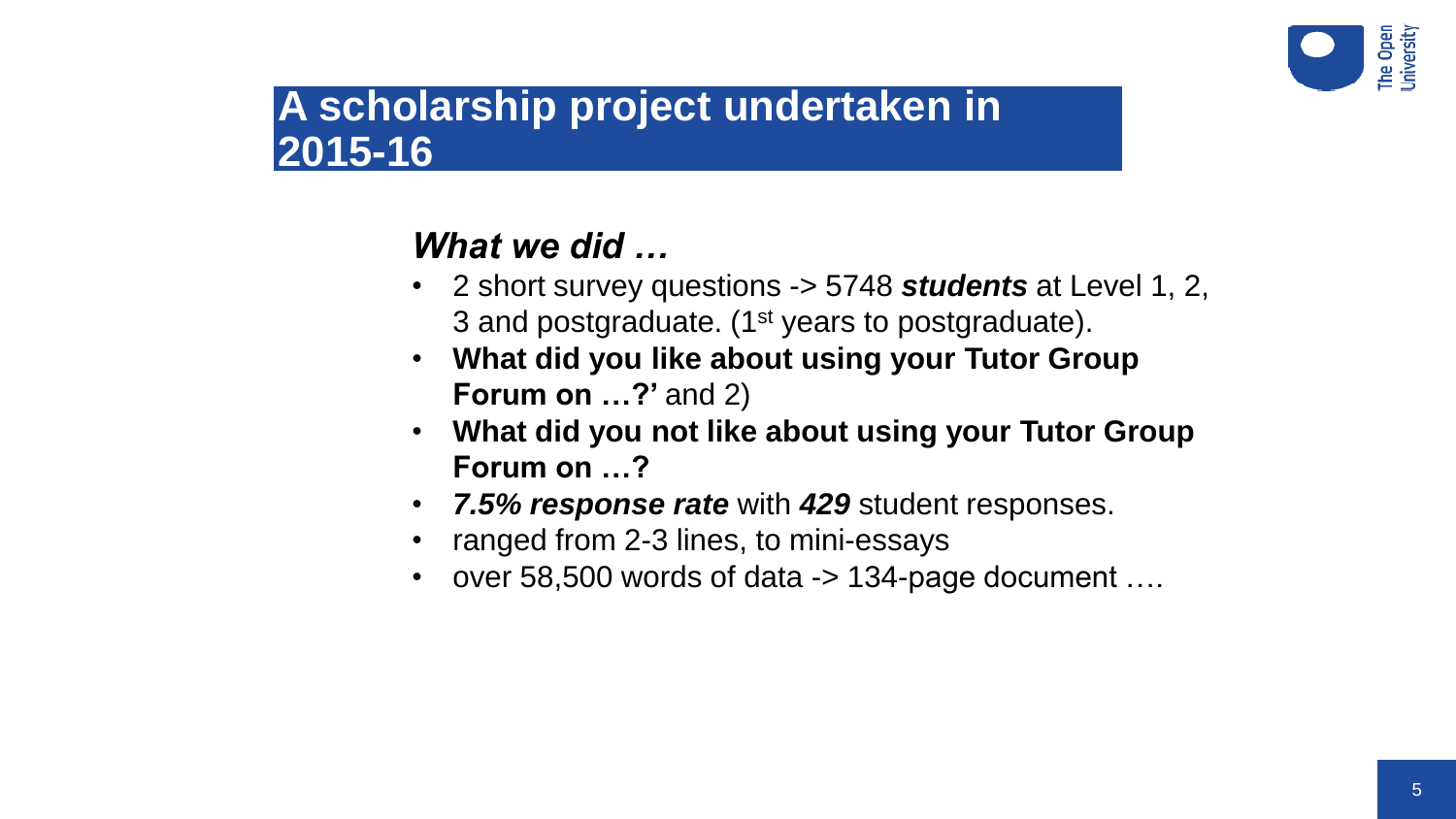

## **Starting with the learner voice …**

**S8**: I used the forum occasionally more as a social tool to *communicate with other members on my course*, especially the people that I met at tutorials. What I liked was that I could see Q&As from others but *I was not so keen on posting on there myself because it's so open for everyone else to see. (emphases mine)*

*TWO common themes: Forums seen as primarily social + a reluctance, reticence, shyness, nervousness about actually engaging on forums*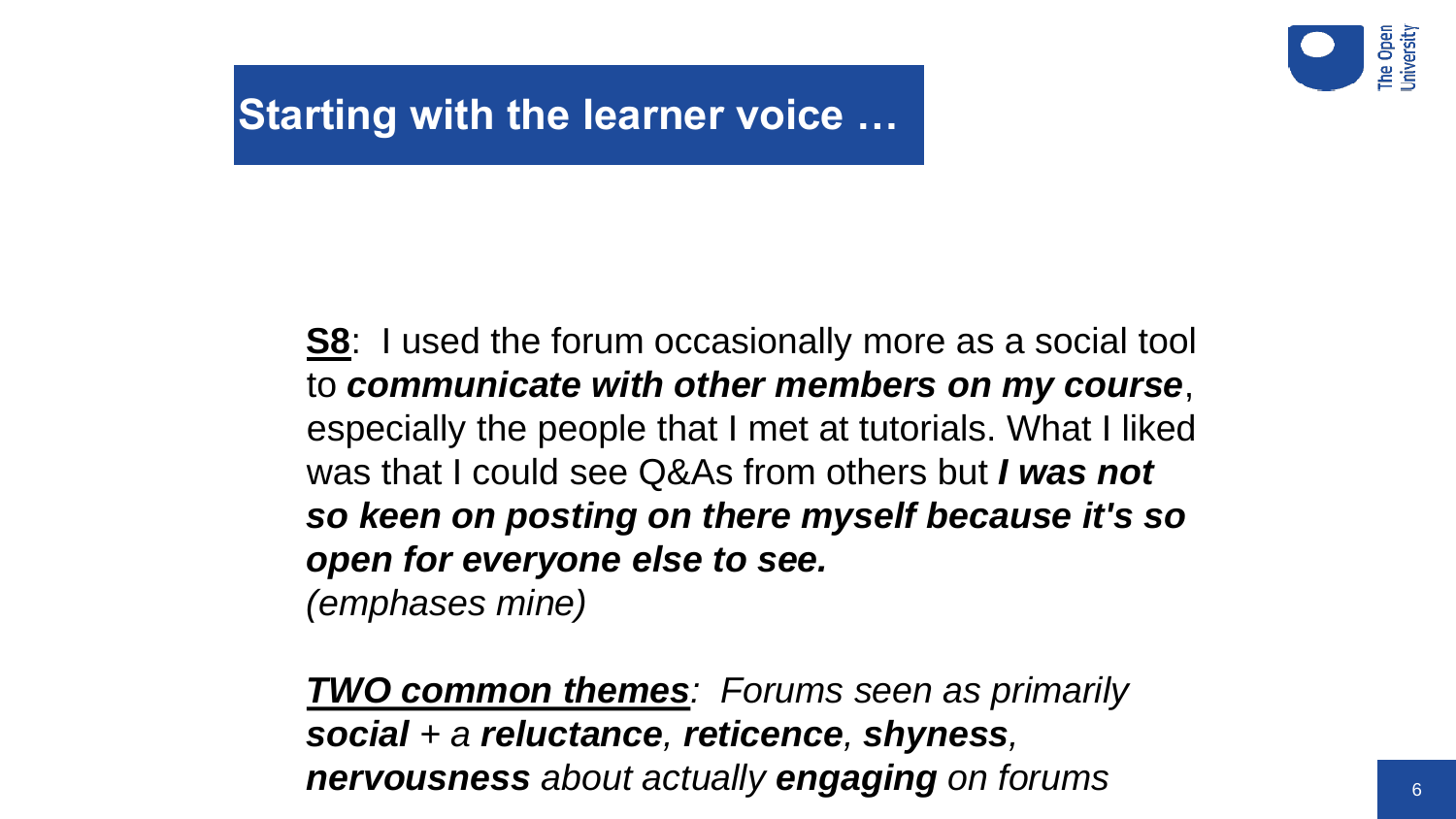

### **Social space and sense of community**

#### **Sense of community/group -> support from each other (ALL**

**levels)**: Without them there would be no feeling of being in a group. (S75) I liked the interactivity of the forum, the possibility of exchanging perceptions and enriching my views with the hybridity of thoughts..(S382) (M) I found it quite a good help, as well as useful to know that you had that level of support available, not just from the tutor, but also from each other.(S53)

**Forum as a social tool – reduces isolation (ALL levels)**: 'a valued source of emotional support not just purely for academic use'. (S11) 'we all worked well as a team n it was nice to hear other people's concerns in this course so I didn't feel alone it was nice that everyone supported n encouraged each other on the e210 module' (S336)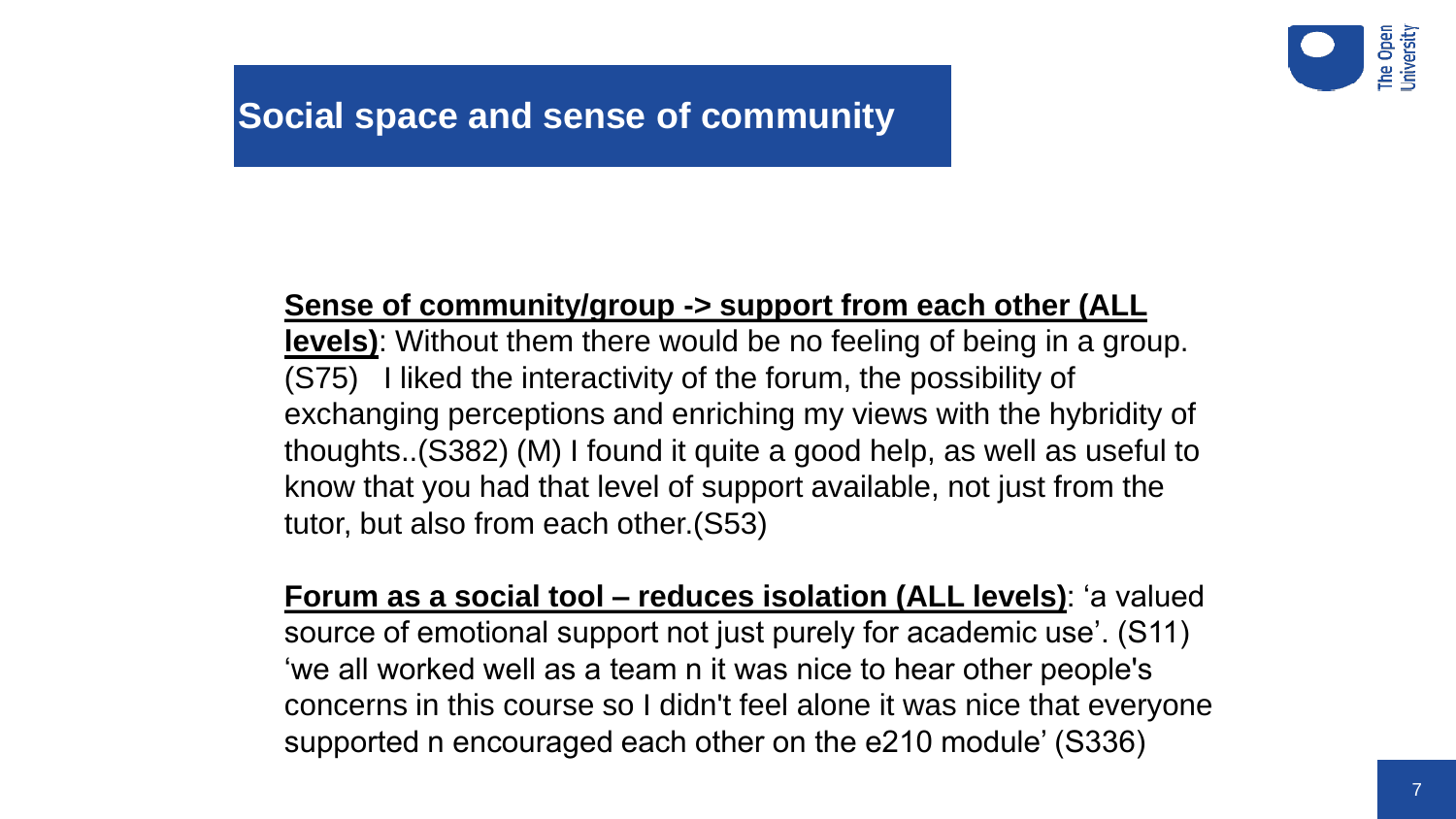

#### **Reducing distance and isolation**

**Level 1**: S132: It feels like there is support there and everyone is in the same boat with the studies . S150: it made me feel that I had others around me who were experiencing the same highs and lows alongside me

**Level 2**: S346 If I was struggling with any aspect of the course it was a place you could share your worries and get support from others

> **Level 3**: S194 (Level 3): made me feel as if I wasn't 'alone' in my studies and realised others were facing the same sort of problems/issues I had myself.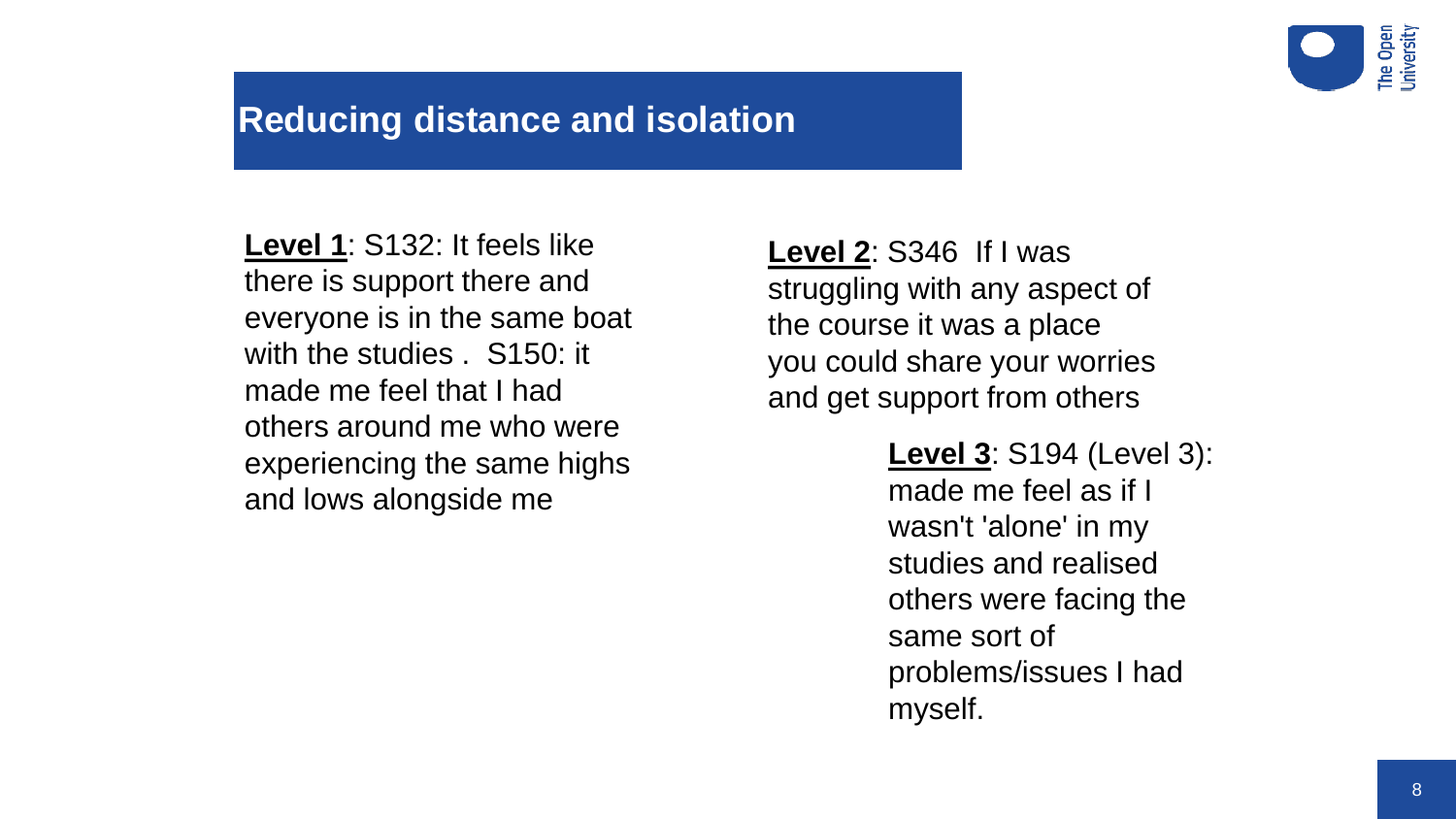

## A source of possible anxiety

…

**Nervousness & insecurity** S91 (Level 1): 'I hated

S186 (Level 3): 'I felt I was publicising how stupid I really am'. that some work had to be posted into the forums, I felt it was unnecessary stress and it made me very anxious and self conscious'

S220 (Level 2): 'As a dyslexic it was stressful writing things that everyone else would see and it just added to the amount of reading …'

S121 (Level 1): 'I am uncomfortable communicating with unknown people online'.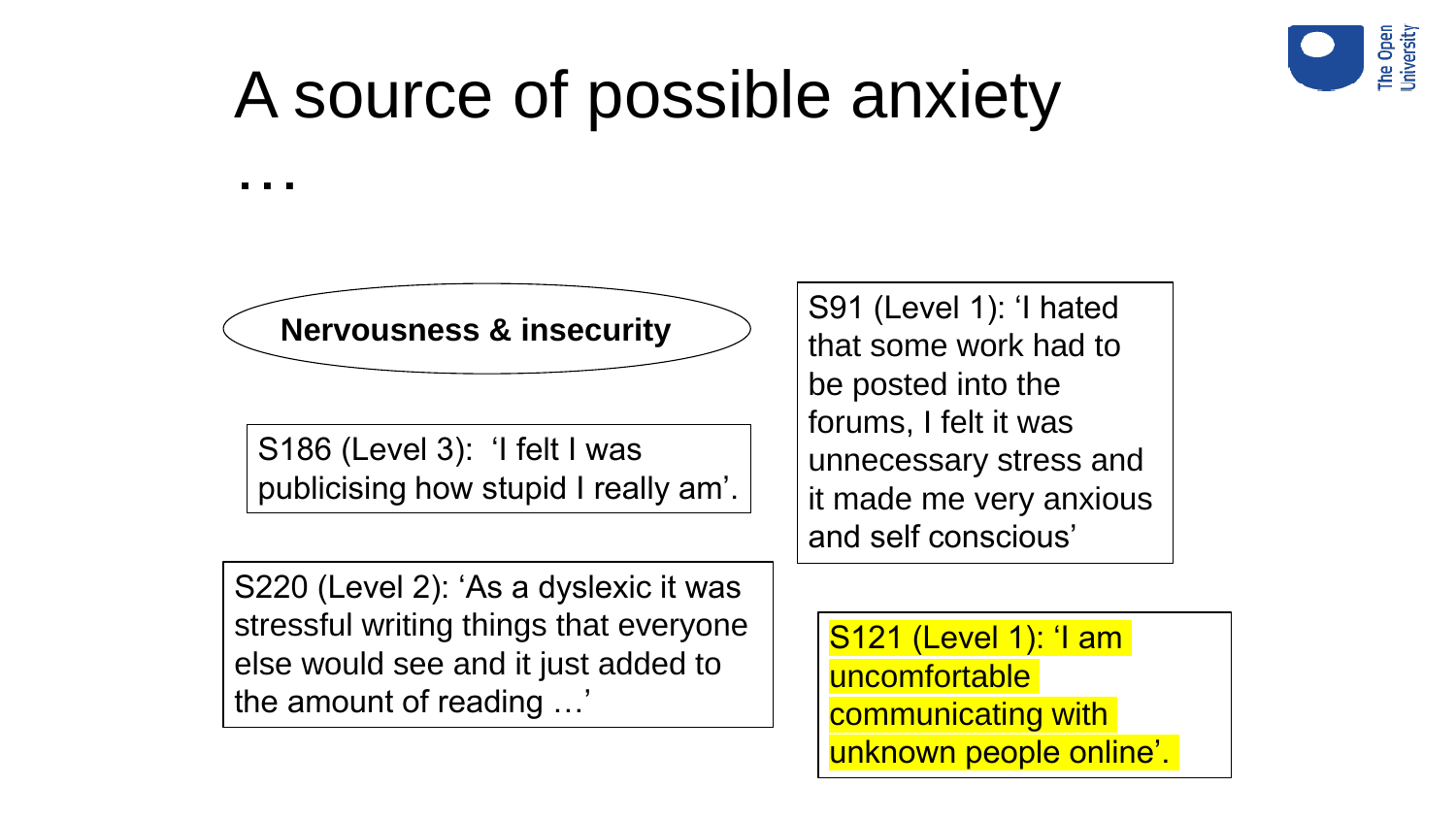

## OpenLearn course planned – for 2020 …

#### **OpenLearn** ->

- launched in 2006
- around 60 million visitors since then.
- URL is: [www.open.edu/openlearn](http://www.open.edu/openlearn) OR at: : [www.openlearn.com](http://www.openlearn.com/)
- Twitter: @OUFreeLearning
- OpenLearn Course planned*: Building confidence to learn through online forums –* ready for mid-2020
- Keep in touch to find out more: [james.roy@open.ac.uk](mailto:james.roy@open.ac.uk)

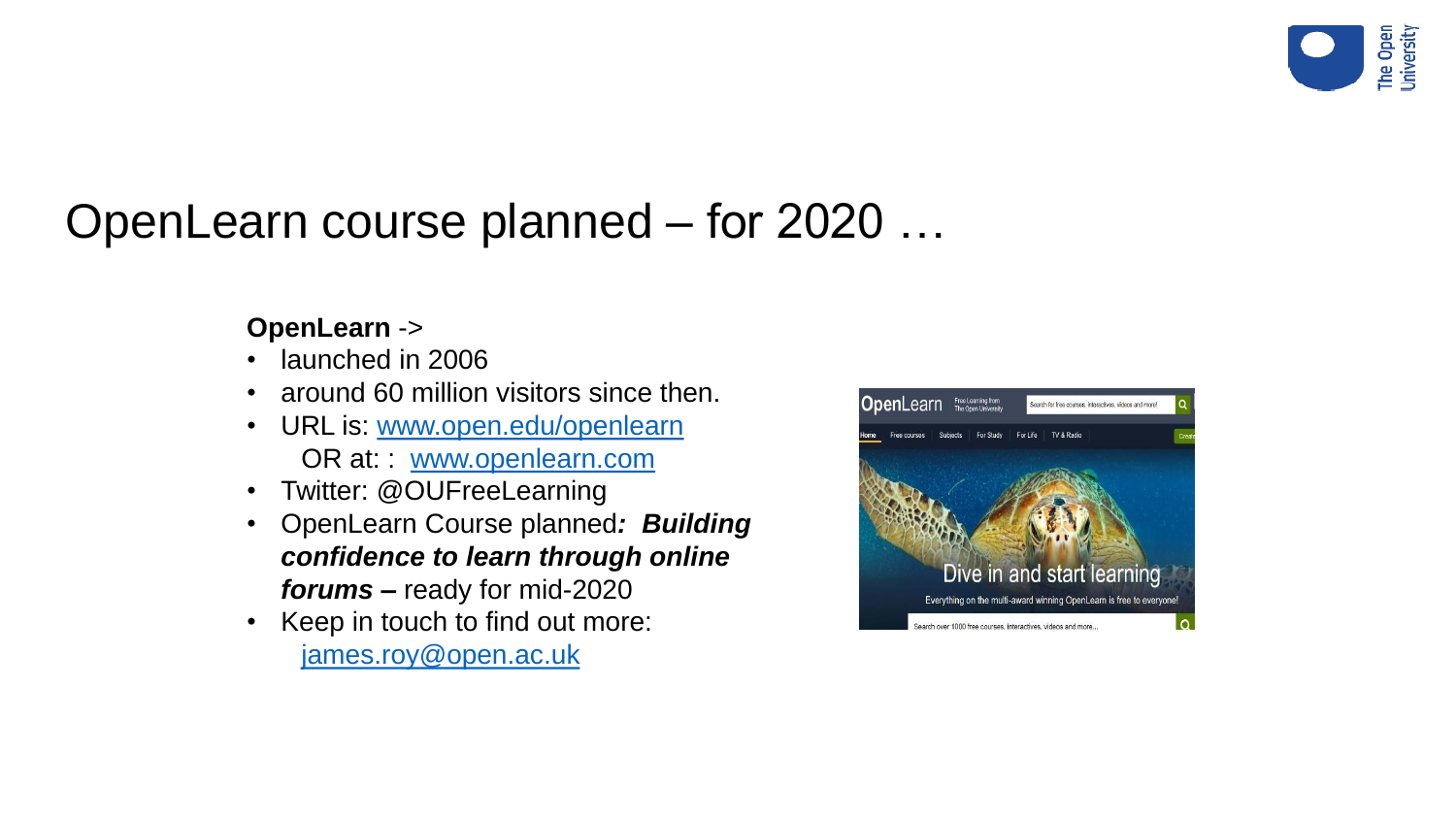

### **Practical implications for online pedagogy**

- Tutor **presence** is vitally important in asynchronous online tuition;
- *Acknowledge* -> *nervous*, *anxious* -> posting online to strangers ->
- *Reassure*, rather than patronize
- Convey *benefits* of engaging in forums, and of working with peers -> *realistic* encouragement –>
- *.understanding of the challenges for students*.

#### **Our online forum: a safe place to share**

*I* understand and appreciate that for some of you, the very thought of *posting on this forum may be a bit scary. It's perfectly ok to be nervous about posting ideas, and thoughts, to those you see as strangers on an online forum. But, it is important to understand at this early stage that you are all experiencing very similar things and so I'd urge you to see this online forum as a safe place to share with each other as a group…..*

*EMAIL [james.roy@open.ac.uk](mailto:james.roy@open.ac.uk) for a copy of '***Advice for online tutors about working with forums'.**